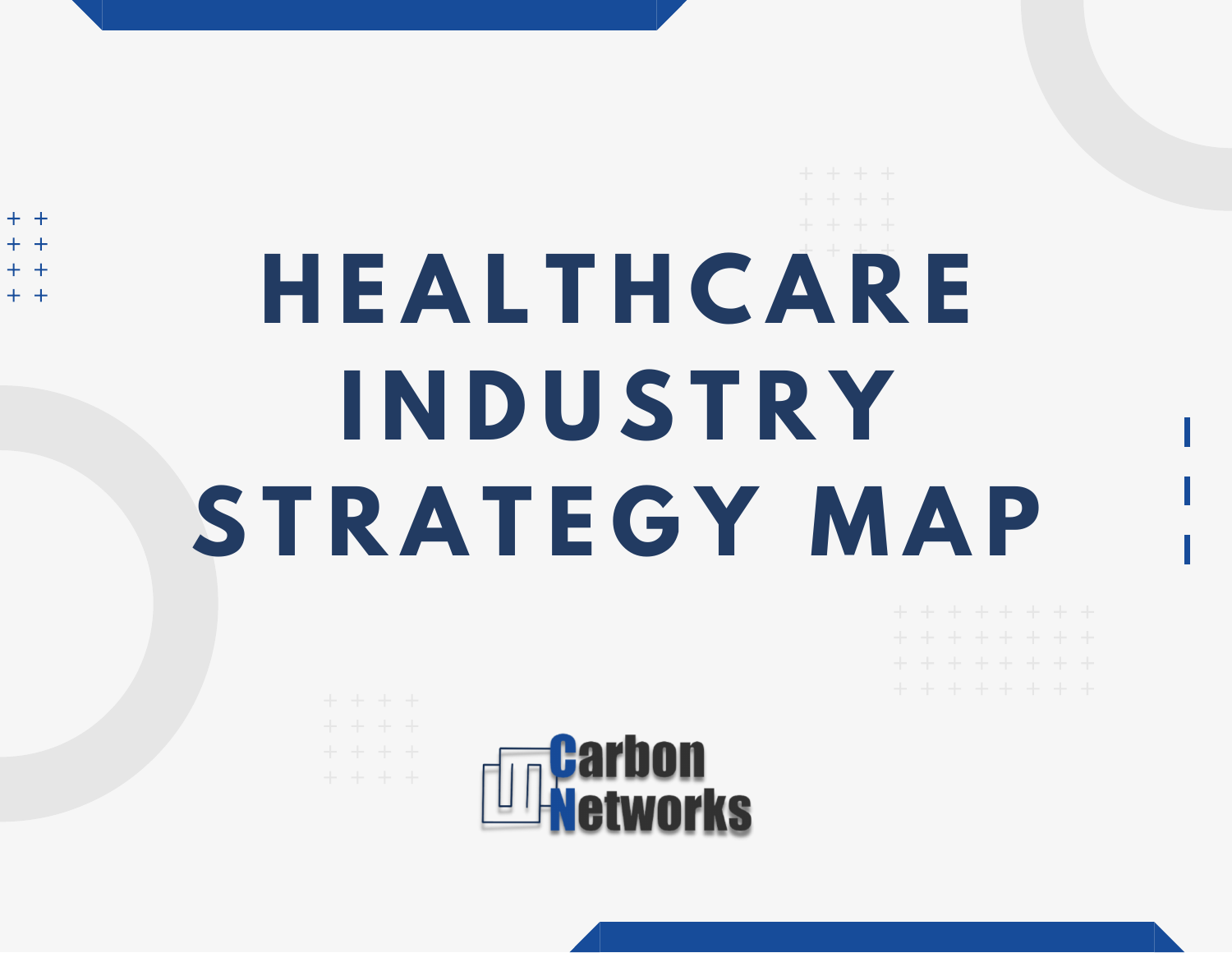

#### **HEALTHCARE INDUSTRY STRATEGY MAP**

 $+ +$  $+ +$ 

|                                     | <b>GOAL</b>                                         | <b>STRATEGY</b>                                                                                                                   |
|-------------------------------------|-----------------------------------------------------|-----------------------------------------------------------------------------------------------------------------------------------|
| <b>GROWTH</b><br><b>GOAL</b>        | DELIVER REVENUE<br><b>INCREASE</b>                  | <b>BROADEN MARKETS</b><br>EXPAND CAPACITIES & SERVICES<br>INITIATE COLLABORATIONS & PARTNERSHIP<br>LEVERAGE & OPTIMIZE TECHNOLOGY |
| <b>FINANCIAL</b><br><b>GOAL</b>     | REDUCE OPERATING<br>COSTS                           | ENHANCE EFFICIENCY<br>REDUCE COSTS                                                                                                |
| <b>CUSTOMER</b><br><b>GOAL</b>      | PRODUCE<br>EXCEPTIONAL PATIENT<br><b>EXPERIENCE</b> | DELIVER QUALITY-DRIVEN CARE<br>DELIVER COMPREHENSIVE SERVICE                                                                      |
| <b>INTERNAL</b><br><b>PROCESSES</b> | MITIGATE<br>ORGANIZATIONAL<br><b>RISKS</b>          | IMPROVE PATIENT SAFETY<br>REDUCE OPERATIONAL RISKS<br>ESTABLISH CYBER-THREAT RESILIENCE                                           |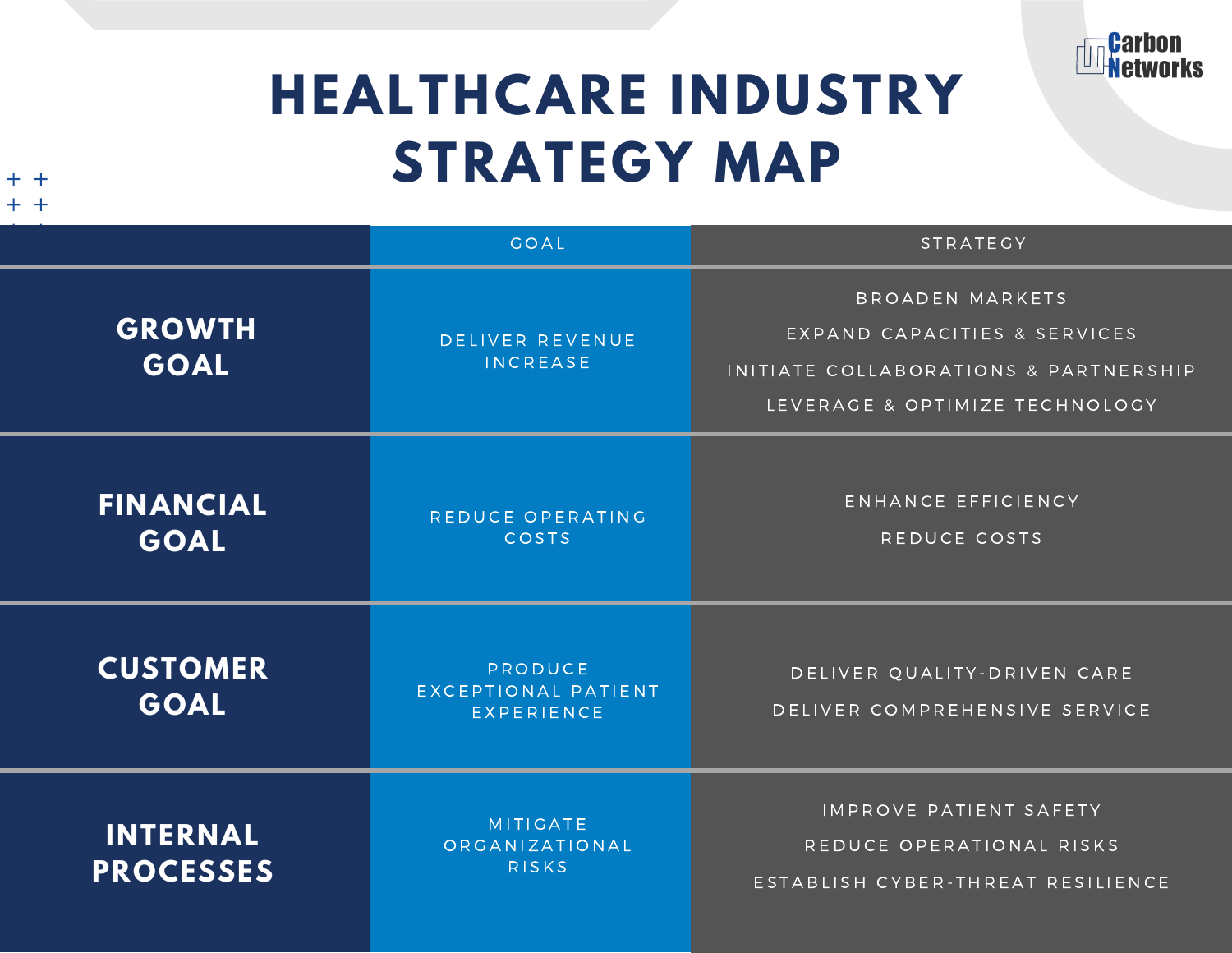

#### **HEALTHCARE INDUSTRY STRATEGY MAP**

<span id="page-2-0"></span> $+ +$  $+ +$ 

| <b>GOAL</b>                                         | STRATEGY                                    | LOB                                    |
|-----------------------------------------------------|---------------------------------------------|----------------------------------------|
| <b>DELIVER</b><br><b>REVENUE</b><br><b>INCREASE</b> | BROADEN MARKETS                             | SALES & MARKETING<br><b>OPERATIONS</b> |
|                                                     | EXPAND CAPACITIES &<br><b>SERVICES</b>      | CORPORATE - CFO                        |
|                                                     | INITIATE<br>COLLABORATIONS &<br>PARTNERSHIP | SALES & MARKETING<br>CORPORATE - CFO   |
|                                                     | LEVERAGE & OPTIMIZE<br><b>TECHNOLOGY</b>    | T                                      |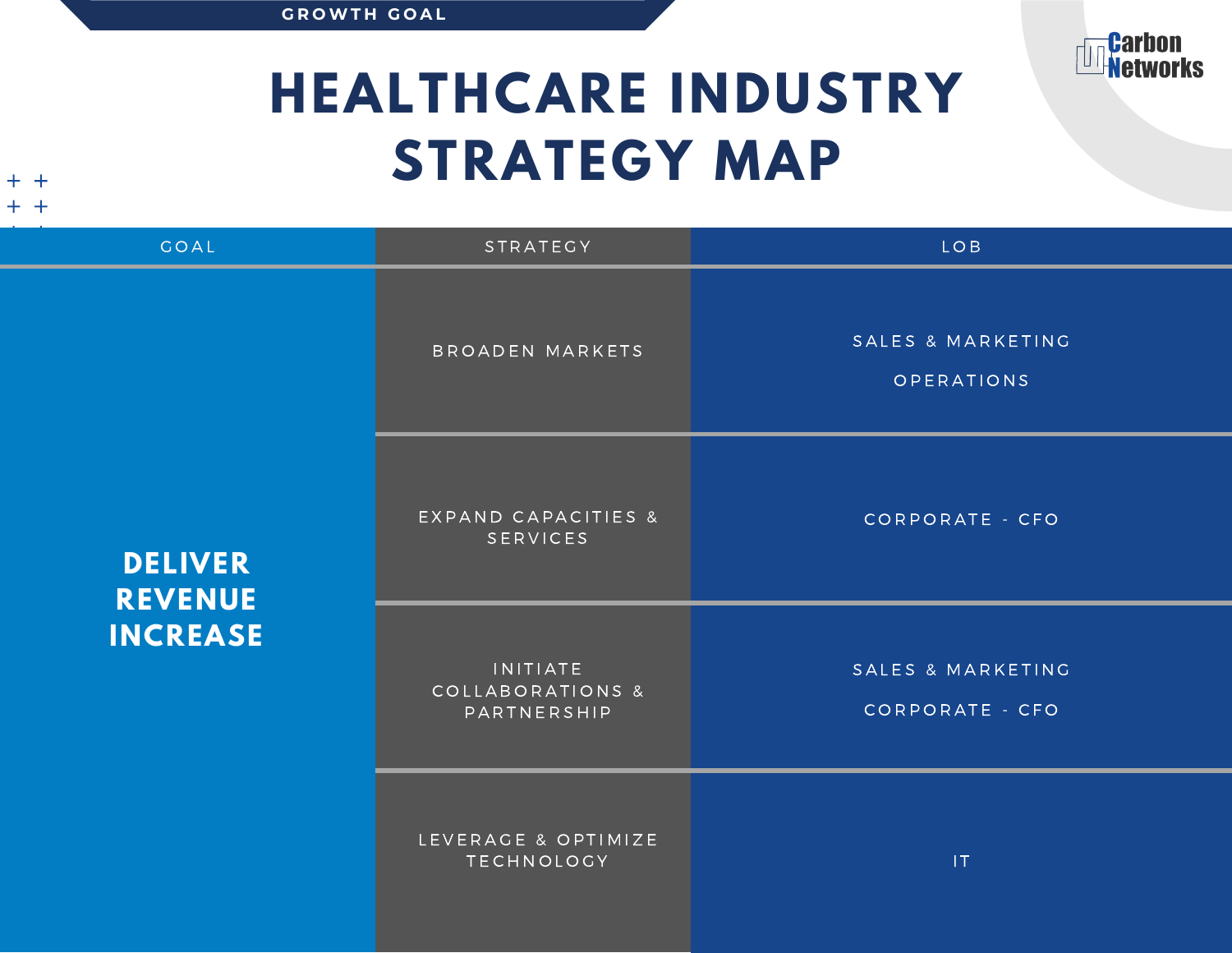

<span id="page-3-0"></span>

| <b>LOB</b>                                                                                                                                                                             | <b>STRATEGY</b>                             | <b>INITIATIVE</b>                                                                                                                                                                                                                                                       |
|----------------------------------------------------------------------------------------------------------------------------------------------------------------------------------------|---------------------------------------------|-------------------------------------------------------------------------------------------------------------------------------------------------------------------------------------------------------------------------------------------------------------------------|
| <b>SALES &amp;</b><br><b>MARKETING</b><br><b>KEY PERFORMANCE</b><br><b>INDICATORS</b><br>Net patient revenue<br>$\bullet$                                                              | <b>BROADEN MARKETS</b>                      | Expand presence in existing markets<br>$\bullet$<br>Direct efforts toward on fast-growing<br>$\bullet$<br>markets with expanding populations<br>Develop content-marketing initiative<br>$\bullet$<br>• Increase market penetration of existing<br>managed care programs |
| growth<br>Revenue from new<br>$\bullet$<br>services<br>Inpatient/outpatient<br>$\bullet$<br>revenue mix<br>Number of partners<br>$\bullet$<br>Net Promoter Score<br>$\bullet$<br>(NPS) | INITIATE<br>COLLABORATIONS &<br>PARTNERSHIP | Collaborate with outpatient facilities<br>$\bullet$ .<br>to broaden the scope of services and<br>increase outpatient revenues<br>• Partner with the physician community                                                                                                 |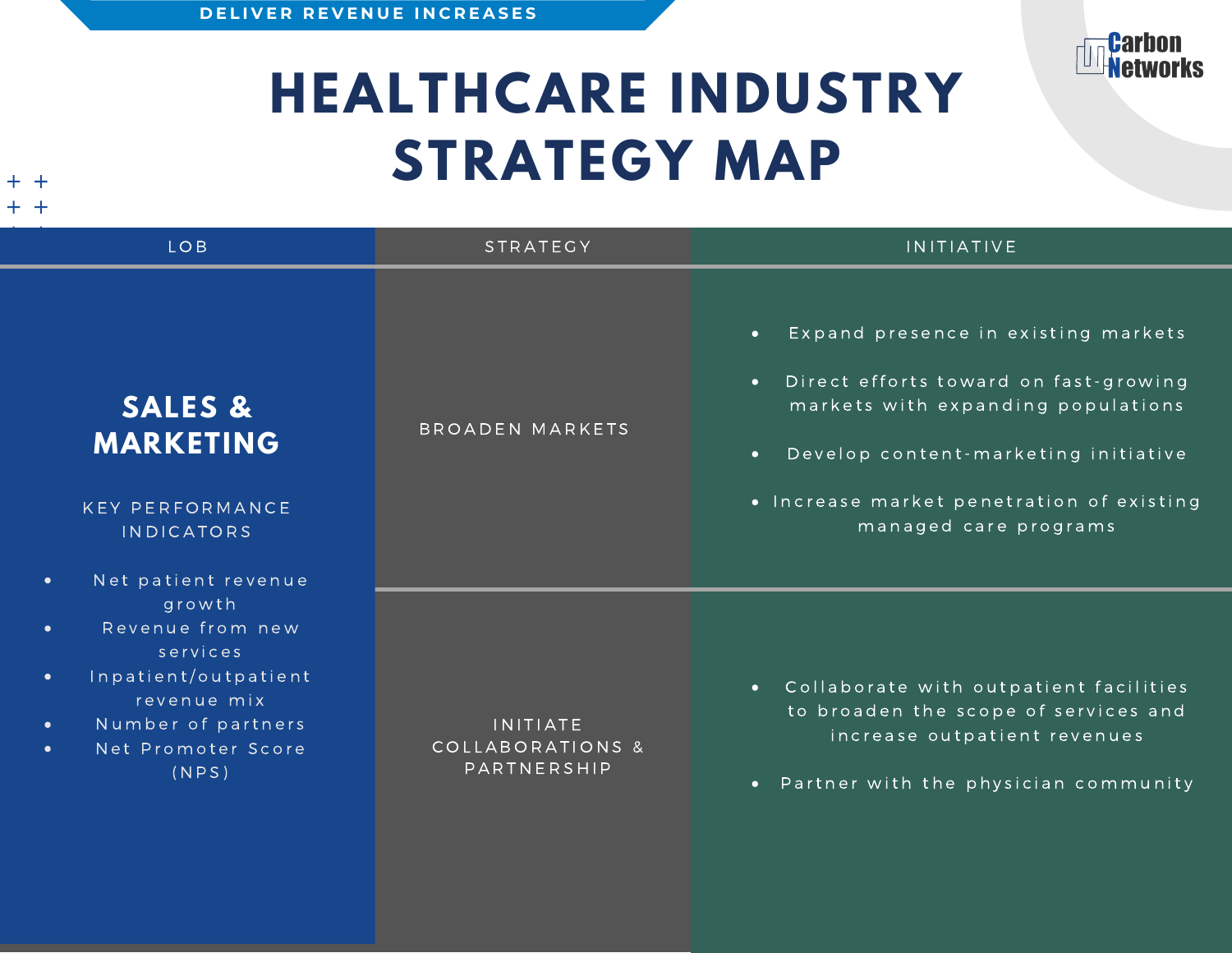

<span id="page-4-0"></span>

| <b>LOB</b>                                                                                                                                                                                                                                                                                                                                              | <b>STRATEGY</b> | INITIATIVE                                                                                                                                                                                                                                                                                                                                                                                                     |
|---------------------------------------------------------------------------------------------------------------------------------------------------------------------------------------------------------------------------------------------------------------------------------------------------------------------------------------------------------|-----------------|----------------------------------------------------------------------------------------------------------------------------------------------------------------------------------------------------------------------------------------------------------------------------------------------------------------------------------------------------------------------------------------------------------------|
| <b>OPERATIONS</b><br><b>KEY PERFORMANCE</b><br><b>INDICATORS</b><br>Net patient revenue<br>$\bullet$<br>growth<br>Fixed asset utilization<br>Revenue from new<br>services<br>Inpatient/outpatient<br>$\bullet$<br>revenue mix<br>Revenue per equivalent<br>admission<br>Net Promoter Score<br>$\bullet$<br>(NPS)<br>Net Patient<br>Revenue/Fixed Assets | BROADEN MARKETS | Develop innovations in operations and<br>$\bullet$<br>technology to support leading-edge<br>healthcare models<br>Establish diverse outpatient service<br>$\bullet$<br>sites - e.g., urgent care and walk-in<br>clinics<br>Recruit and retain physicians to meet<br>$\bullet$<br>growing demand<br>Cultivate services that enhance<br>$\bullet$<br>community presence - e.g., emergency<br>and women's services |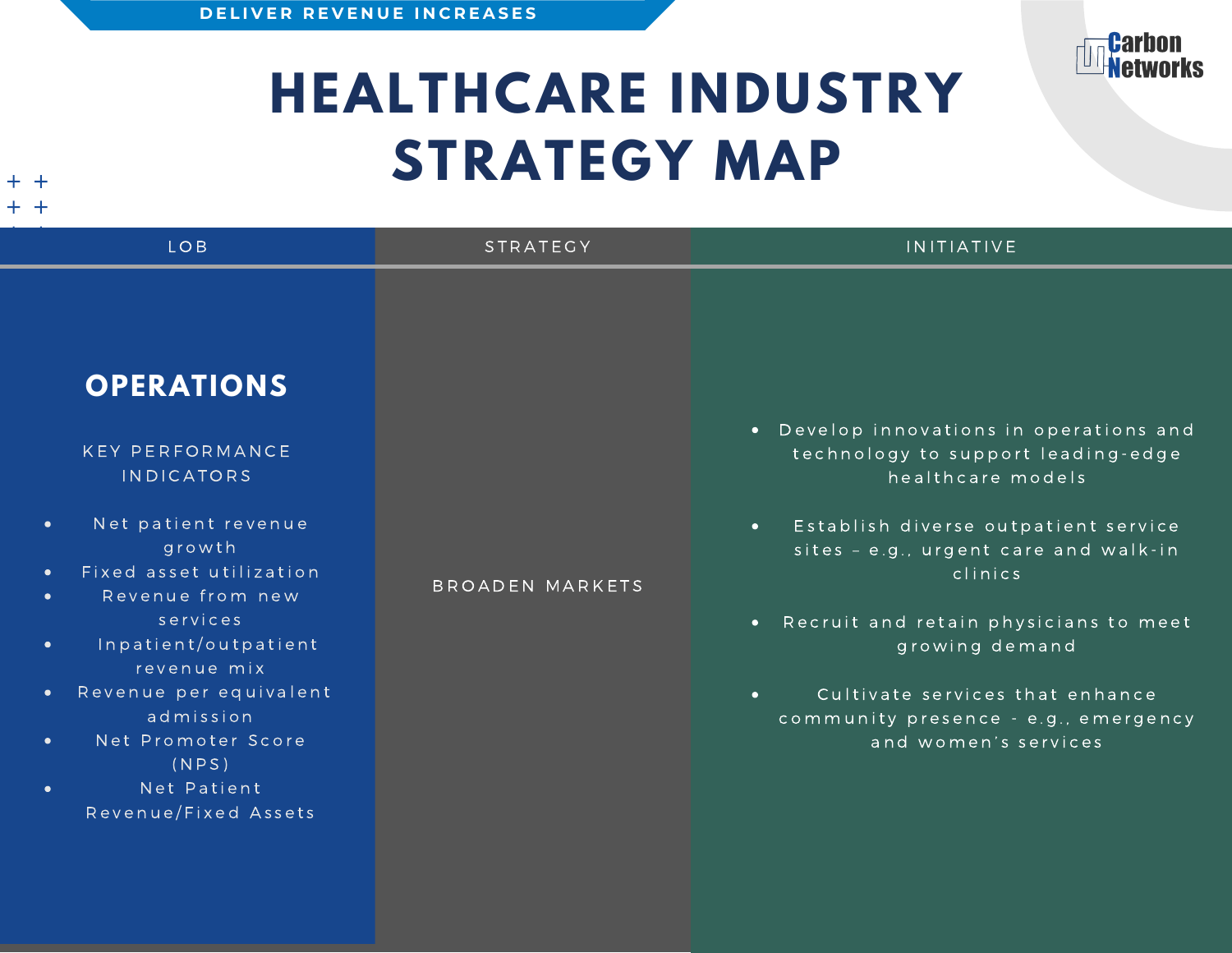

<span id="page-5-0"></span>

| <b>LOB</b>                                                                                                                                                                                                                                                                                                                              | <b>STRATEGY</b>                                    | <b>INITIATIVE</b>                                                                                                                                                                                                                                                                                                                                                                                                                                             |
|-----------------------------------------------------------------------------------------------------------------------------------------------------------------------------------------------------------------------------------------------------------------------------------------------------------------------------------------|----------------------------------------------------|---------------------------------------------------------------------------------------------------------------------------------------------------------------------------------------------------------------------------------------------------------------------------------------------------------------------------------------------------------------------------------------------------------------------------------------------------------------|
| <b>CORPORATE-</b><br><b>CFO</b><br><b>KEY PERFORMANCE</b><br><b>INDICATORS</b><br>Net patient revenue<br>$\bullet$<br>growth<br>Fixed asset utilization<br>$\bullet$<br>Revenue from new<br>$\bullet$<br>services<br>Number of partners<br>$\bullet$<br>Net Promoter Score<br>$\bullet$<br>(NPS)<br>Net patient<br>revenue/fixed assets | EXPAND CAPACITIES &<br><b>SERVICES</b>             | Explore technological advancement<br>$\bullet$<br>acquisitions<br>Develop capital allocation and gearing<br>level strategy to manage growth<br>Invest in outpatient, step-down, and<br>$\bullet$<br>urgent care services<br>• Strategize acquisition of new hospitals,<br>service providers, and outpatient<br>facilities<br>• Invest in operations and technological<br>innovations<br>Invest in improvements to the current<br>$\bullet$<br>quality of care |
|                                                                                                                                                                                                                                                                                                                                         | <b>INITIATE</b><br>COLLABORATIONS &<br>PARTNERSHIP | • Collaborate with technological partners<br>to develop health care service<br>innovations<br>Reassess existing partnerships to<br>$\bullet$<br>expand health care service management                                                                                                                                                                                                                                                                         |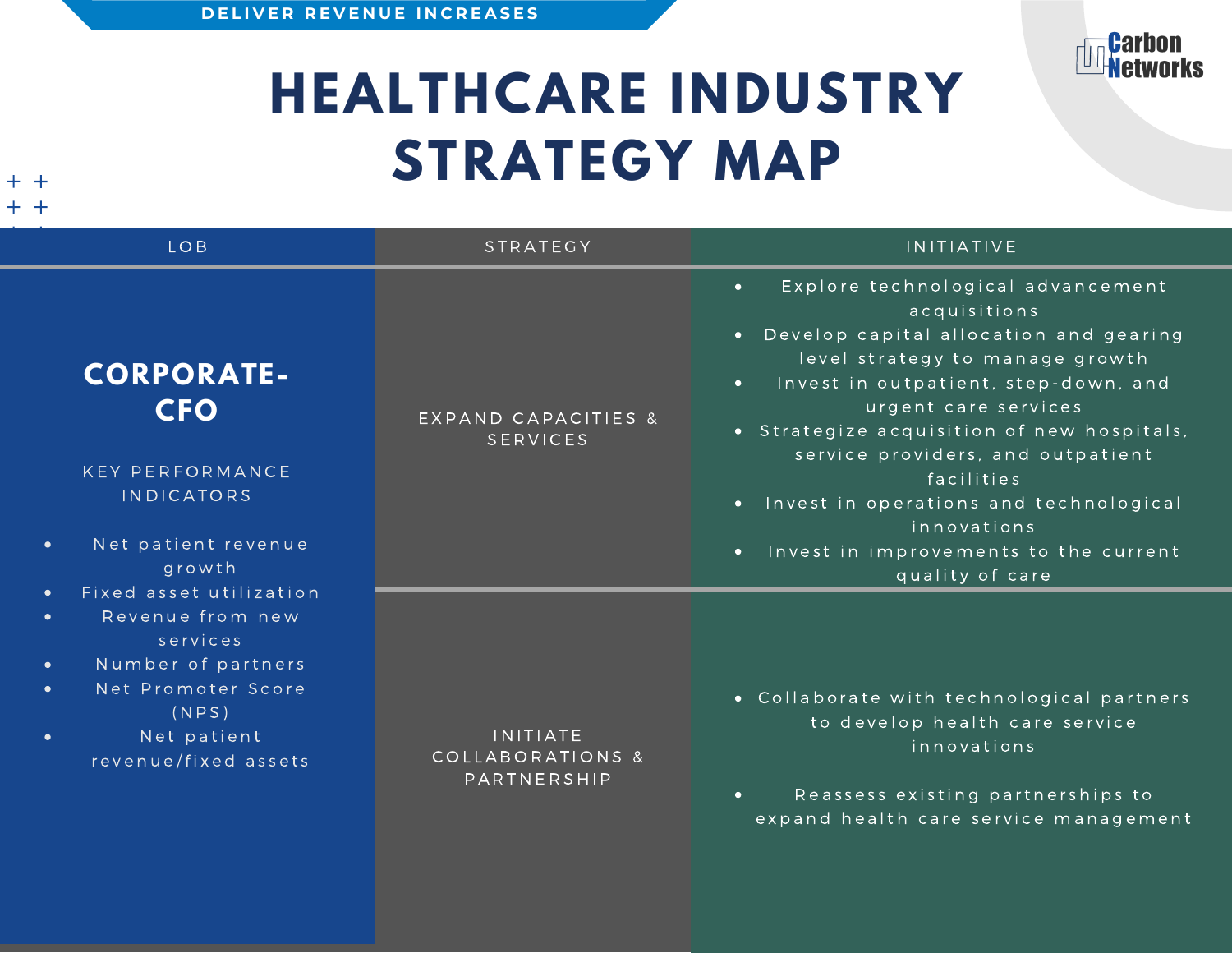<span id="page-6-0"></span> $+ +$  $+ - +$ 



| <b>LOB</b>                                                                                                                                                                                                                                                                                                                                                   | <b>STRATEGY</b>                          | <b>INITIATIVE</b>                                                                                                                                                                                                                                                                                                                                                        |
|--------------------------------------------------------------------------------------------------------------------------------------------------------------------------------------------------------------------------------------------------------------------------------------------------------------------------------------------------------------|------------------------------------------|--------------------------------------------------------------------------------------------------------------------------------------------------------------------------------------------------------------------------------------------------------------------------------------------------------------------------------------------------------------------------|
| IT<br><b>KEY PERFORMANCE</b><br><b>INDICATORS</b><br>Net patient revenue<br>$\bullet$<br>growth<br>Total revenue growth<br>$\bullet$<br>Fixed asset utilization<br>$\bullet$<br>Revenue from new<br>$\bullet$<br>services<br>Number of partners<br>$\bullet$<br>Net Promoter Score<br>$\bullet$<br>(NPS)<br>Net patient<br>$\bullet$<br>revenue/fixed assets | LEVERAGE & OPTIMIZE<br><b>TECHNOLOGY</b> | • Explore technological enhancements to<br>support virtual visits and telehealth<br>Innovate solutions for patient safety,<br>$\bullet$<br>and health information technology<br>Connect health care systems with the<br>$\bullet$ .<br>community of providers to generate<br>additional revenue<br>• Develop digital health care systems to<br>expand community services |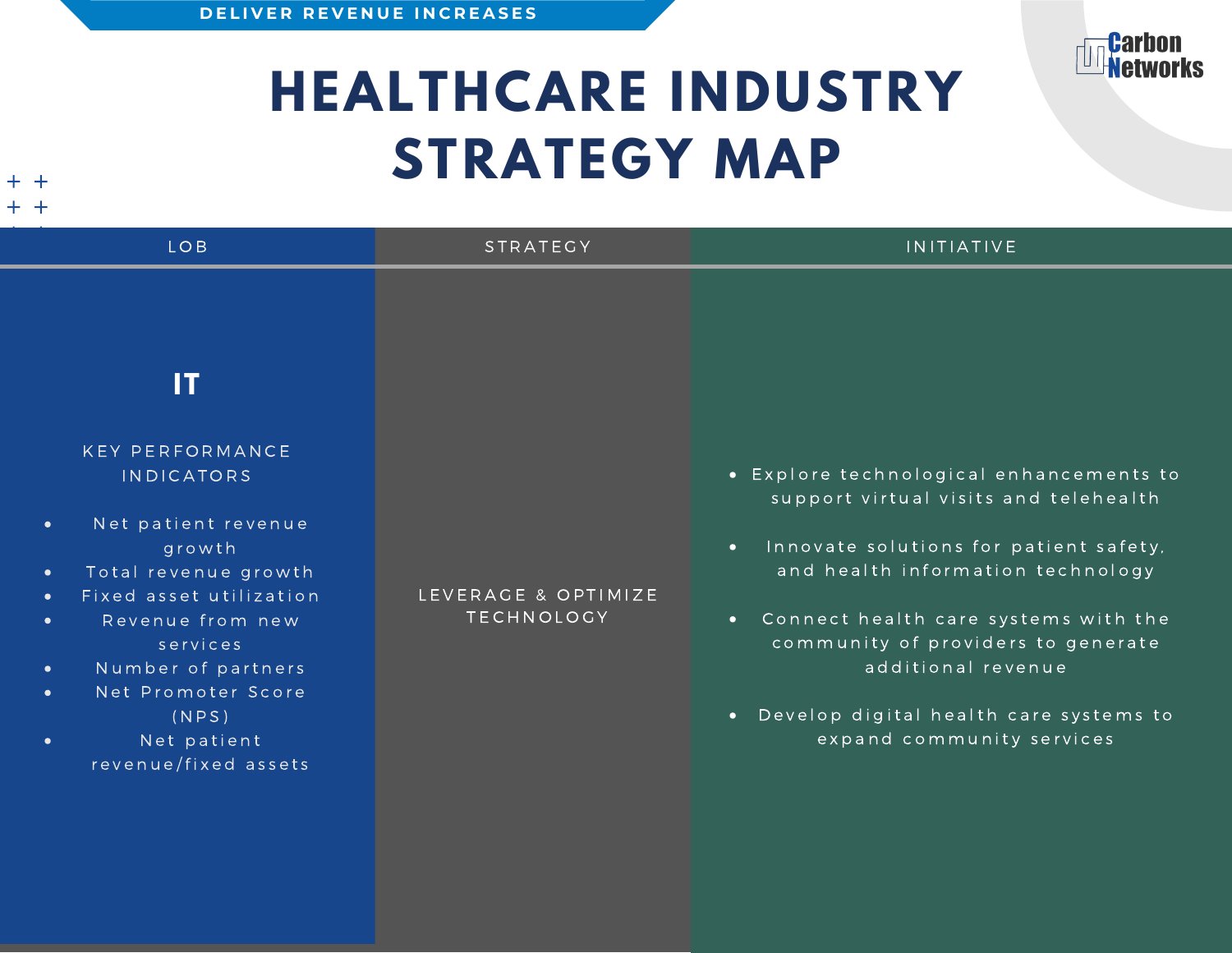

# **HEALTHCARE INDUSTRY STRATEGY MAP**

<span id="page-7-0"></span>ENHANCE EFFICIENCY R E DUCE COSTS **REDUCE OPERATING COSTS** C[O](#page-10-0)RPORATE - CFO SALES & MARKETING [O](#page-8-0) P E R A T I O N S P U R C H A S I [N](#page-11-0) G CUSTO[M](#page-9-0)ER SUPPORT [M](#page-13-0)EDICAL OFFICER GOAL CONTRATEGY COAL COMPANY COAL CONTRATEGY

C[O](#page-10-0)RPORATE - CFO [O](#page-8-0) P E R A T I O N S

I [T](#page-12-0)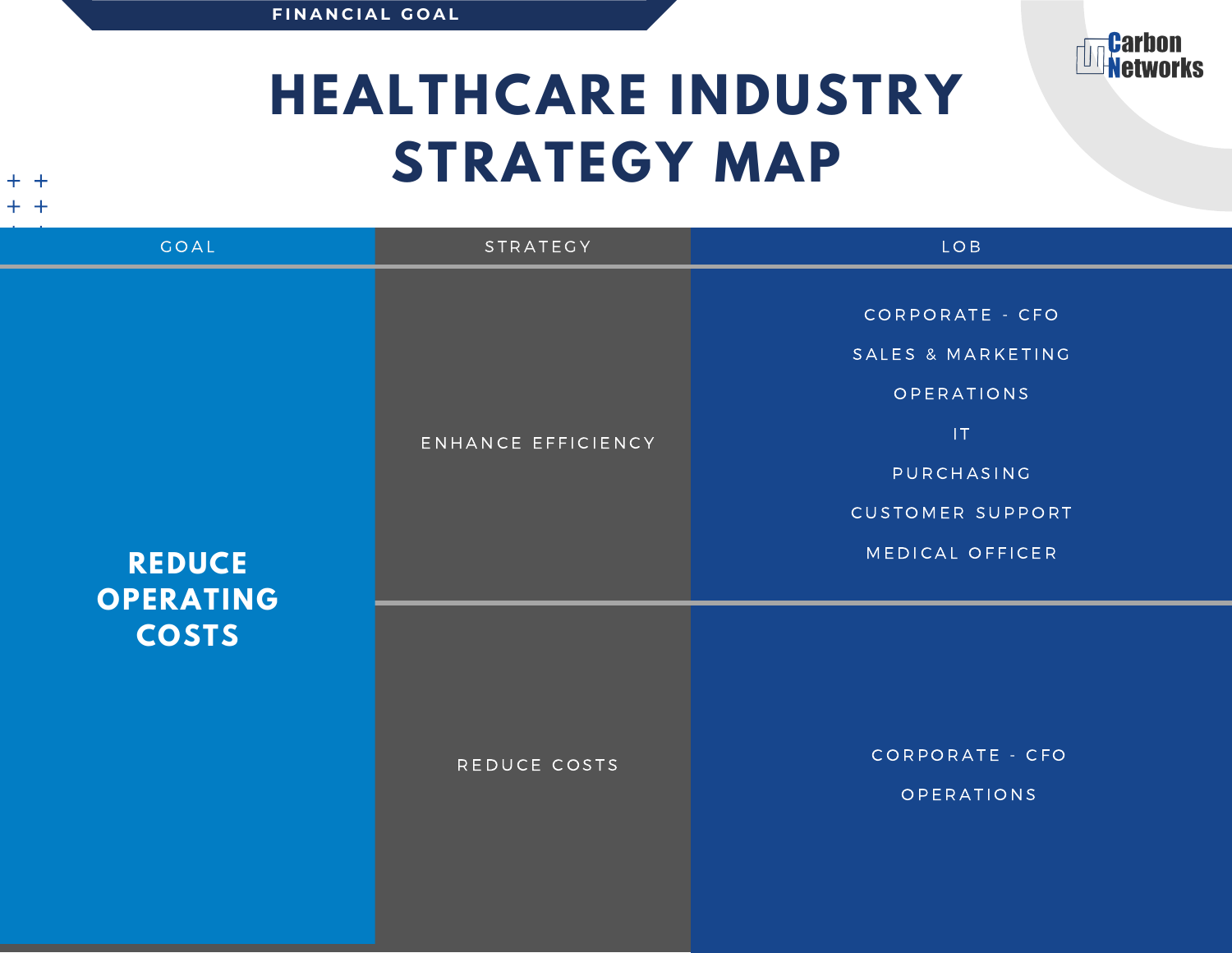

<span id="page-8-0"></span>

| <b>LOB</b>                                                                                                                                                                                         | <b>STRATEGY</b>    | INITIATIVE                                                                                                                                                                                                                                                                                                                                  |
|----------------------------------------------------------------------------------------------------------------------------------------------------------------------------------------------------|--------------------|---------------------------------------------------------------------------------------------------------------------------------------------------------------------------------------------------------------------------------------------------------------------------------------------------------------------------------------------|
| <b>OPERATIONS</b><br><b>KEY PERFORMANCE</b><br><b>INDICATORS</b><br>Operating profit margin<br>$\bullet$<br>Staff expense<br>$\bullet$<br>Re-admission rates<br>$\bullet$<br>Cost per<br>$\bullet$ | ENHANCE EFFICIENCY | Enhance physician engagement to<br>$\bullet$<br>improve performance<br>• Create a diverse portfolio of assets and<br>capabilities<br>Deliver smooth health care data<br>$\bullet$<br>exchange with centralized patient<br>transfer process                                                                                                  |
| admission/procedure<br>Average length of stay<br>$\bullet$<br>Discharges per bed<br>$\bullet$<br>Number of emergency<br>$\bullet$<br>visits<br>Staff-to-patient ratio<br>$\bullet$                 | REDUCE COSTS       | Reduce service and<br>$\bullet$<br>administrative waste and<br>inefficiencies<br>Increase the use of outpatient<br>$\bullet$<br>settings with reduced costs<br>Generate digital healthcare<br>$\bullet$<br>centers to provide virtual services<br>Utilize predictive analytics to<br>$\bullet$<br>improve traditional workforce<br>planning |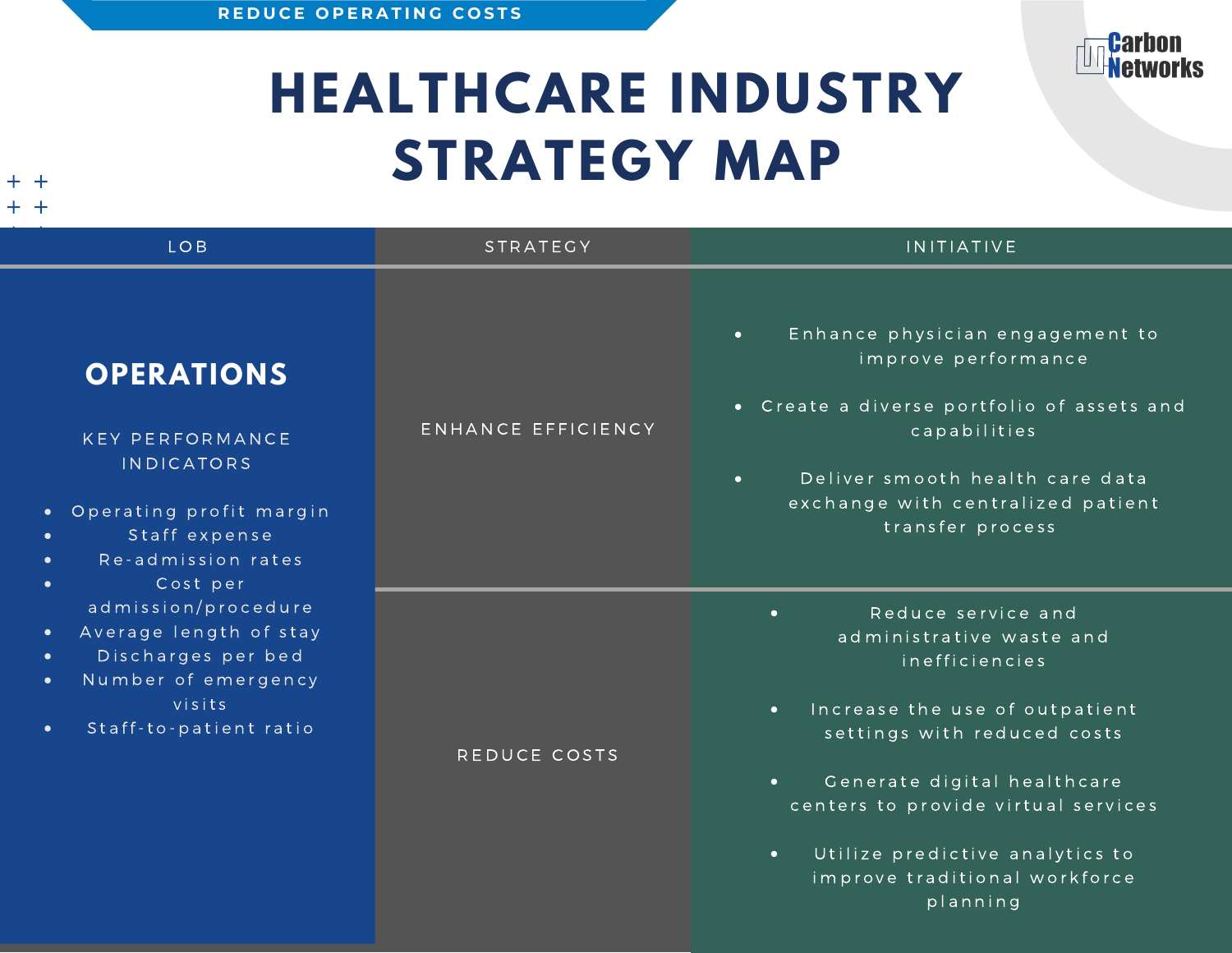<span id="page-9-0"></span> $+ +$ 



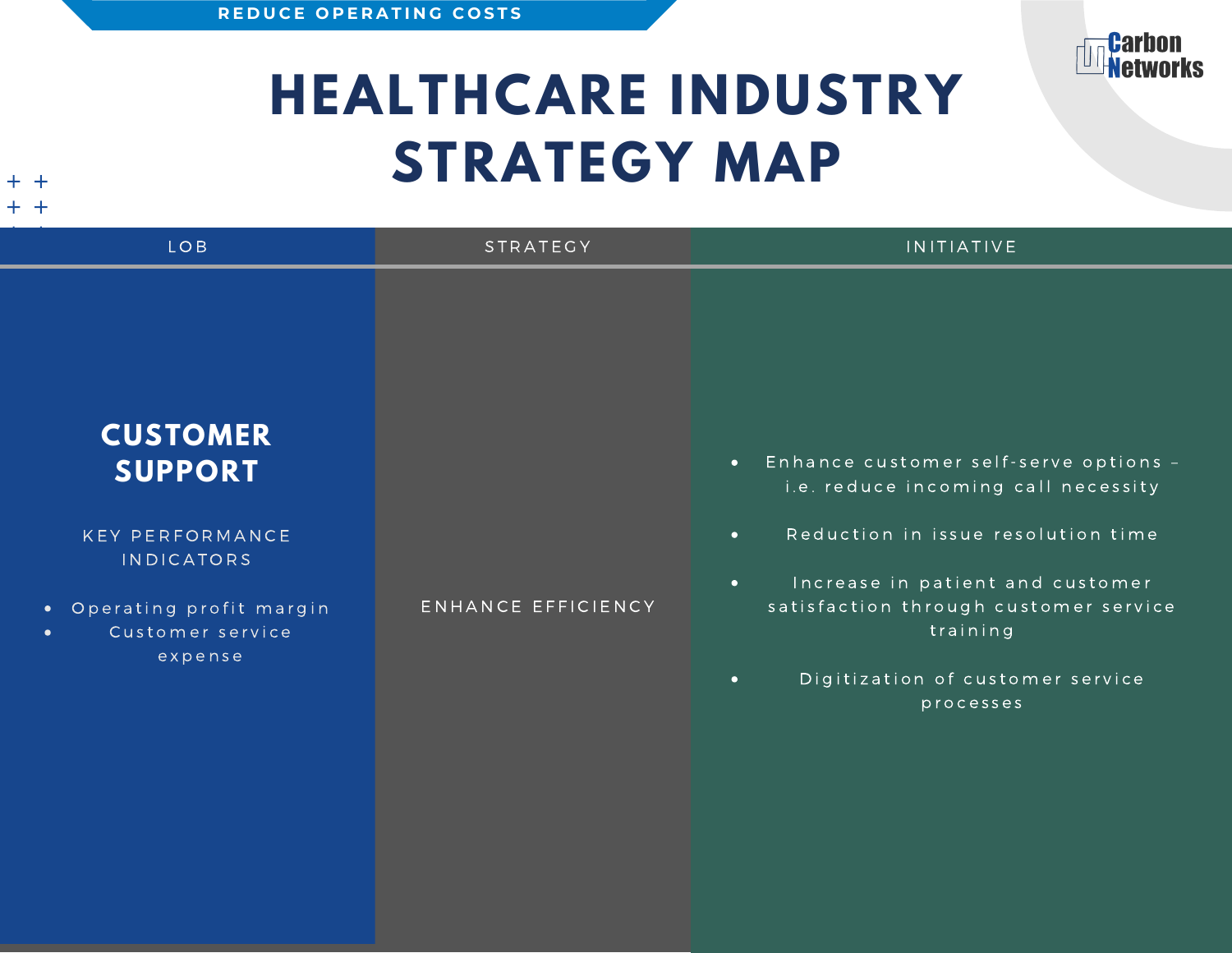

<span id="page-10-0"></span>

| <b>LOB</b>                                                                                                                                                                                                      | <b>STRATEGY</b>    | INITIATIVE                                                                                                                                                                                                                     |
|-----------------------------------------------------------------------------------------------------------------------------------------------------------------------------------------------------------------|--------------------|--------------------------------------------------------------------------------------------------------------------------------------------------------------------------------------------------------------------------------|
| <b>CORPORATE-</b><br><b>CFO</b><br><b>KEY PERFORMANCE</b><br><b>INDICATORS</b><br>Operating profit margin<br>$\bullet$<br>Patient receivables in                                                                | ENHANCE EFFICIENCY | Advance legacy system infrastructure<br>$\bullet$<br>Improve response to regulatory<br>$\bullet$<br>demands through improved quality and<br>transparency<br>Divest under-performing ventures and<br>$\bullet$<br>service lines |
| $d$ a $y$ s<br>Fixed asset utilization<br>$\bullet$<br>Staff expense<br>$\bullet$<br>Compliance expense<br>$\bullet$<br>Cost of claims<br>Bad debts expense<br>$\bullet$<br>Net patient<br>revenue/fixed assets | REDUCE COSTS       | Innovate staffing models with<br>$\bullet$<br>reduced costs<br>Invest in low-cost, flexible, and<br>$\bullet$<br>efficient facilities<br>Negotiate alternative payment<br>$\bullet$<br>models with insurance companies         |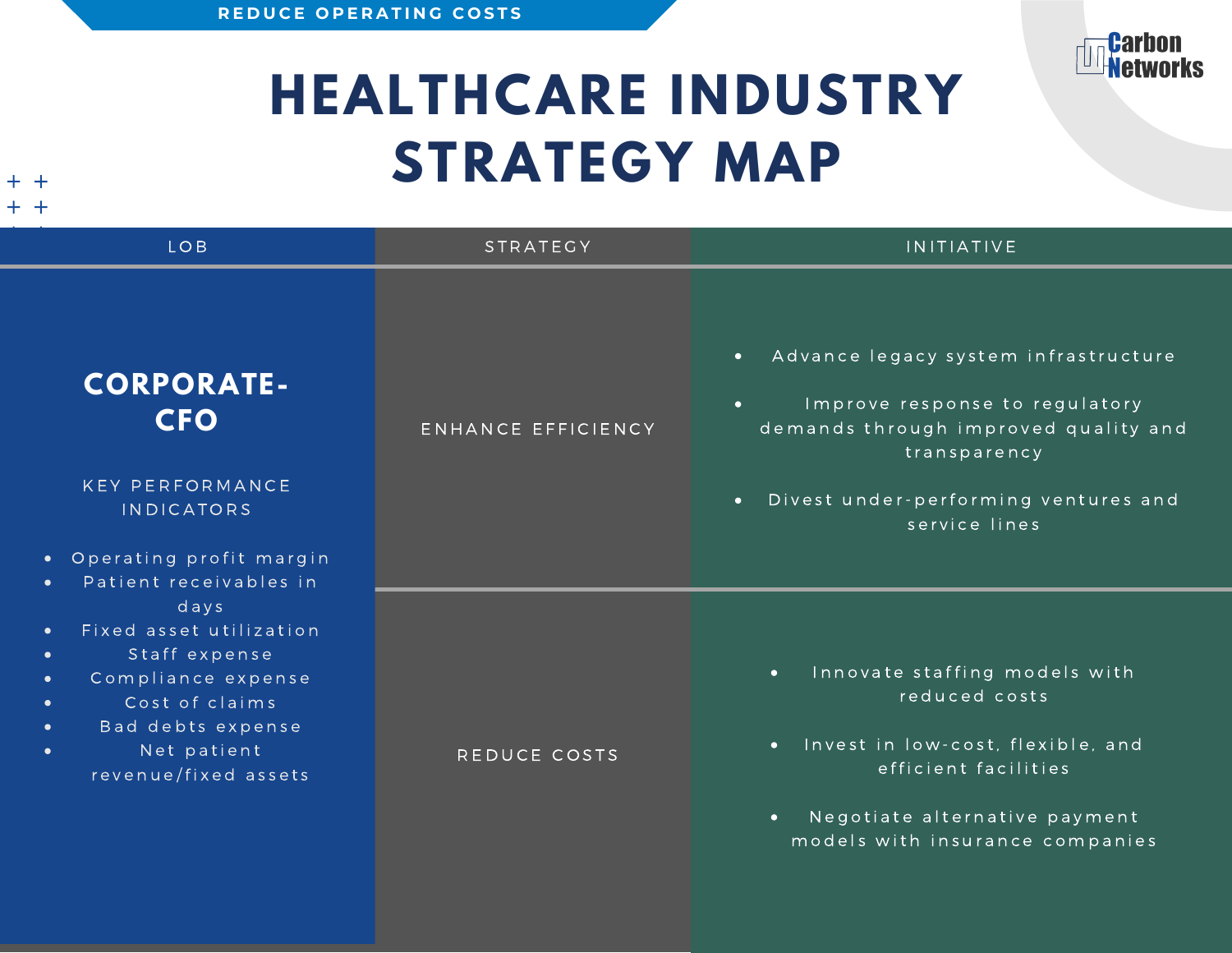

#### **HEALTHCARE INDUSTRY STRATEGY MAP**

#### <span id="page-11-0"></span>L O B S T R A T E G Y I N I T I A T I V E **PURCHASING** KEY PERFORMANCE IN DICATORS Optimize inventory management to  $\bullet$ im prove ful fill ment O perating profit margin P rocurement cost Consolidate vendors throughout  $\bullet$ EN HAN CE EFFICIENCY Inventory carrying costs  $\bullet$ supply chain Inventory obsolescence  $\bullet$ On-time delivery of  $\bullet$ Initiate strategies to improve  $\bullet$ supplies p r o c u r e m e n t p e r f o r m a n c e Number of suppliers  $\bullet$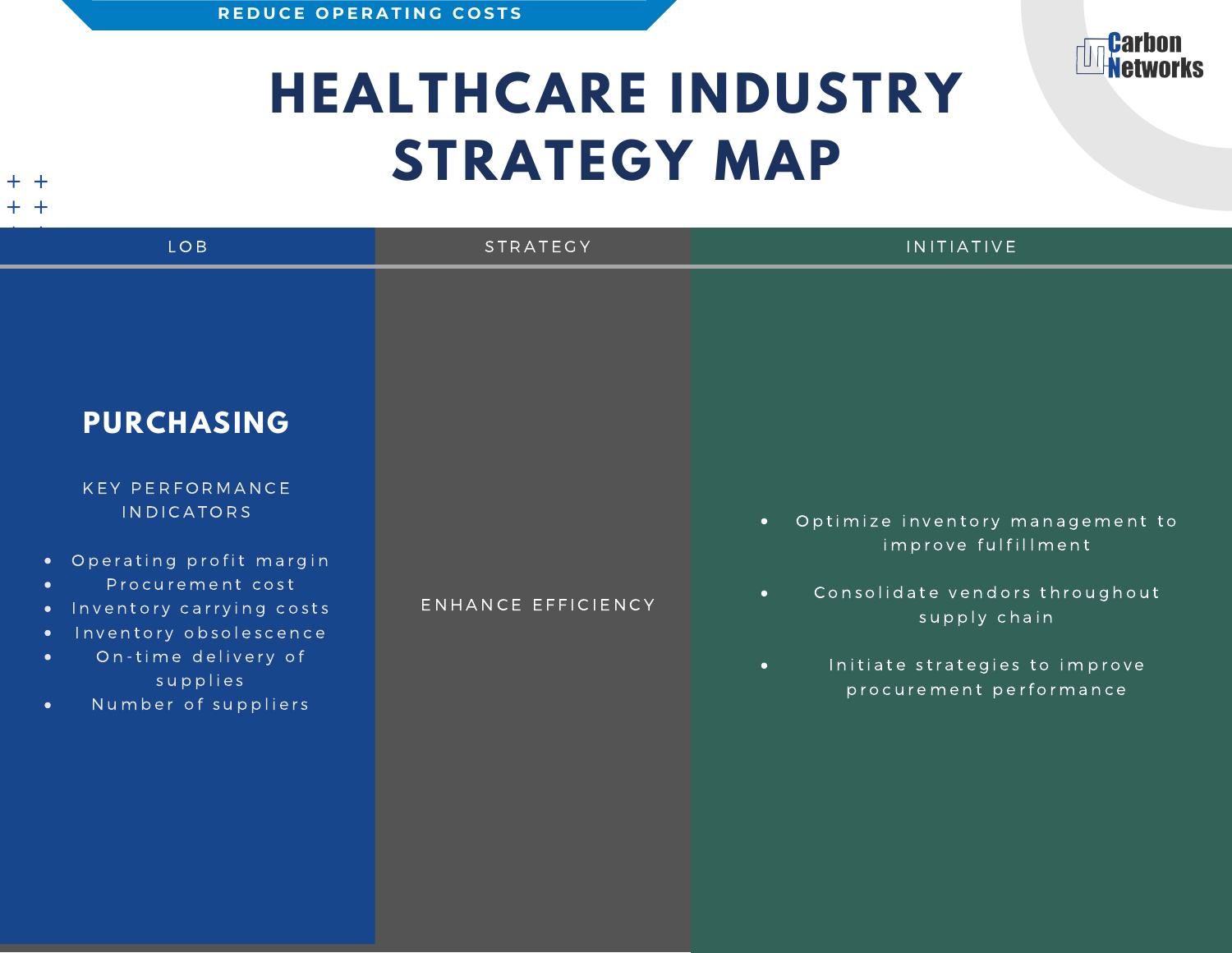

<span id="page-12-0"></span>

| <b>LOB</b>                                                                                                                                                                                                                                                                                  | <b>STRATEGY</b>    | <b>INITIATIVE</b>                                                                                                                                                                                                                                                                                                                                                                                                                                                                                                                        |
|---------------------------------------------------------------------------------------------------------------------------------------------------------------------------------------------------------------------------------------------------------------------------------------------|--------------------|------------------------------------------------------------------------------------------------------------------------------------------------------------------------------------------------------------------------------------------------------------------------------------------------------------------------------------------------------------------------------------------------------------------------------------------------------------------------------------------------------------------------------------------|
| IT<br><b>KEY PERFORMANCE</b><br><b>INDICATORS</b><br>Operating profit margin<br>$\bullet$ .<br>• Number of patients with<br>remote access<br>Re-admission rates<br>$\bullet$<br>Net Promoter Score<br>$\bullet$<br>Cost per<br>$\bullet$<br>admission/procedure<br>IT expenses<br>$\bullet$ | ENHANCE EFFICIENCY | Utilize digital health technologies<br>$\bullet$<br>and analytics<br>• Develop alternative payment models<br>• Reduce costs by utilizing telehealth<br>and virtual care services<br>• Centralize and optimize accessibility<br>to patient data<br>Maximize security of patient data<br>$\bullet$<br>Modernize legacy technologies<br>$\bullet$<br>Update technologies to improve<br>$\bullet$<br>claims management<br>Optimize automation of healthcare<br>$\bullet$<br>delivery by utilizing robotic process<br>automation (RPA) and Al |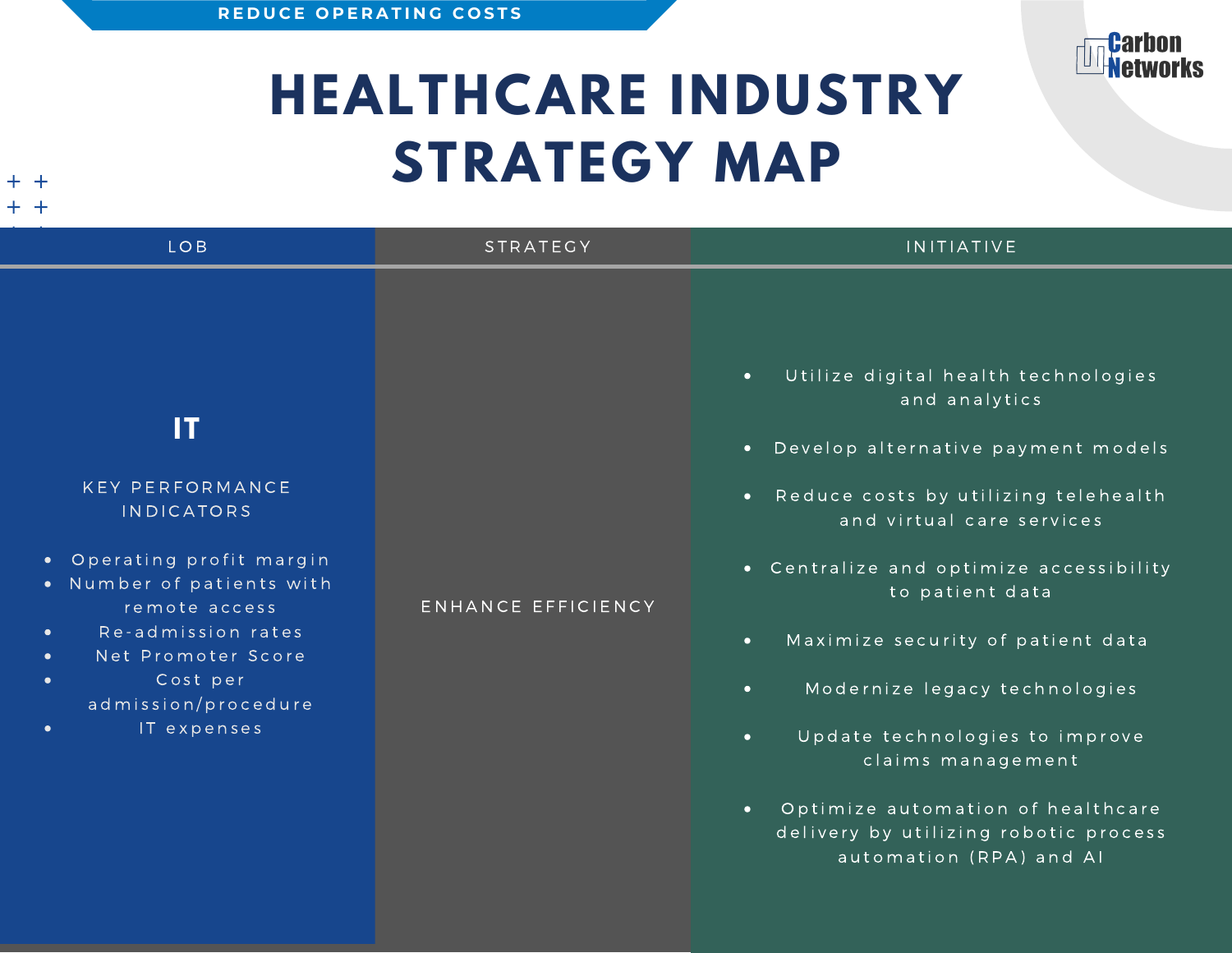

<span id="page-13-0"></span>

| <b>LOB</b>                                                                                                                                                                                                                                                                                                                             | <b>STRATEGY</b>    | <b>INITIATIVE</b>                                                                                                                                                                                                                                                                                                                                                                                                                                                                                                                                    |
|----------------------------------------------------------------------------------------------------------------------------------------------------------------------------------------------------------------------------------------------------------------------------------------------------------------------------------------|--------------------|------------------------------------------------------------------------------------------------------------------------------------------------------------------------------------------------------------------------------------------------------------------------------------------------------------------------------------------------------------------------------------------------------------------------------------------------------------------------------------------------------------------------------------------------------|
| <b>MEDICAL</b><br><b>OFFICER</b><br><b>KEY PERFORMANCE</b><br><b>INDICATORS</b><br>• Operating profit margin<br>Average length of stay<br>• Total discharges per bed<br>Medication errors<br>$\bullet$<br>Readmission rates<br>$\bullet$<br>Number of emergency<br>$\bullet$<br>visits<br>Cost per<br>$\bullet$<br>admission/procedure | ENHANCE EFFICIENCY | Reduce costs utilizing clinical<br>$\bullet$<br>integration initiative<br>Provide care guidance to reduce<br>$\bullet$<br>hospital readmissions<br>Reduce unnecessary clinical variation<br>$\bullet$<br>Lower inpatient cost using evidence-<br>$\bullet$<br>based and effective care methods<br>Optimize healthcare agility through<br>$\bullet$<br>collaboration of clinical management,<br>enhanced case management, and care<br>quality<br>Develop physician collaborations to<br>$\bullet$<br>improve outcomes and reduce health<br>care costs |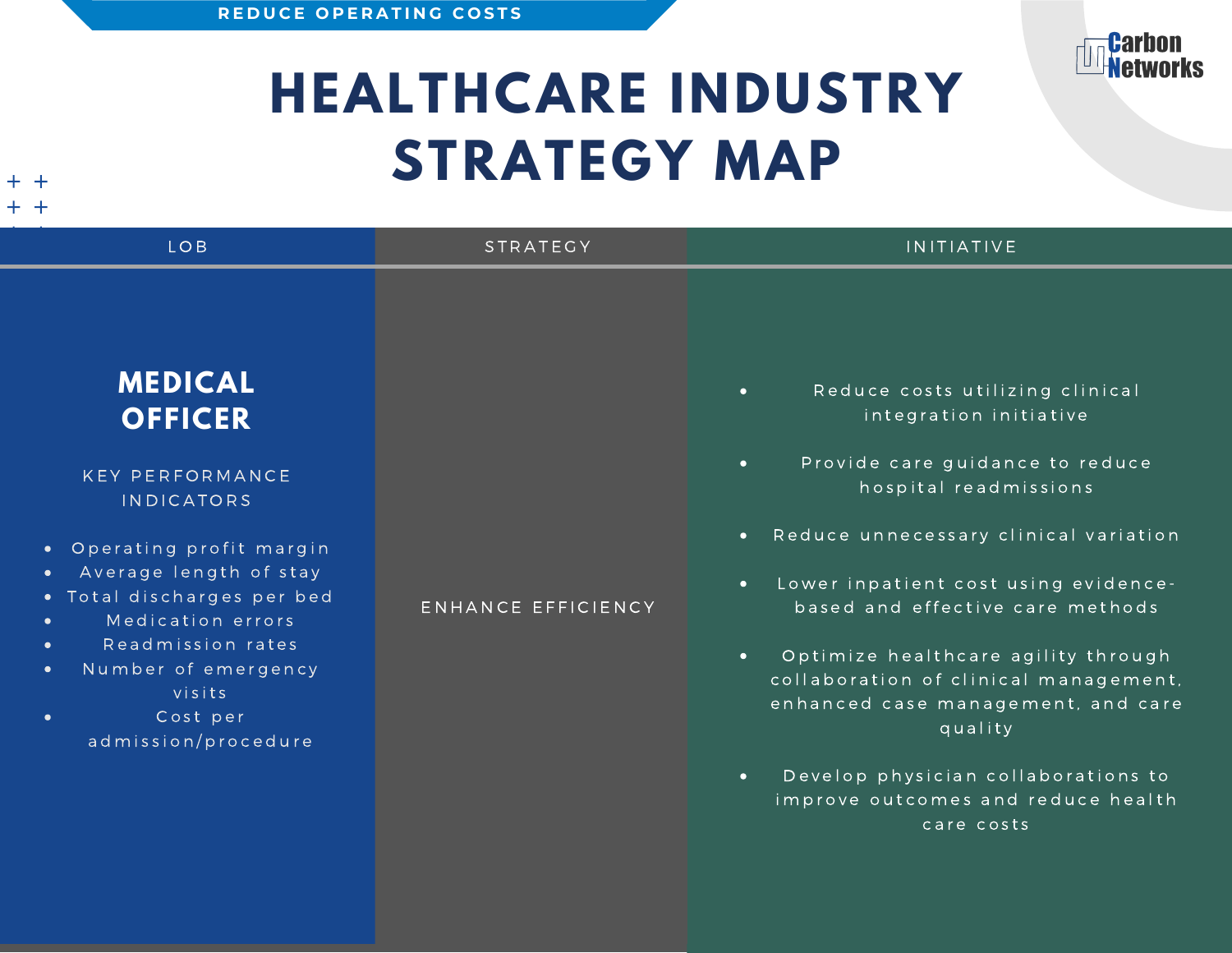

# **HEALTHCARE INDUSTRY STRATEGY MAP**

<span id="page-14-0"></span> $+ +$  $+ +$ 

| GOAL                                 | STRATEGY                            | LOB                                      |
|--------------------------------------|-------------------------------------|------------------------------------------|
| <b>PRODUCE</b><br><b>EXCEPTIONAL</b> | DELIVER QUALITY-<br>DRIVEN CARE     | MEDICAL OFFICER<br>NURSING OFFICER<br>1T |
| <b>PATIENT</b><br><b>EXPERIENCE</b>  | DELIVER<br>COMPREHENSIVE<br>SERVICE | CUSTOMER SUPPORT<br>1T                   |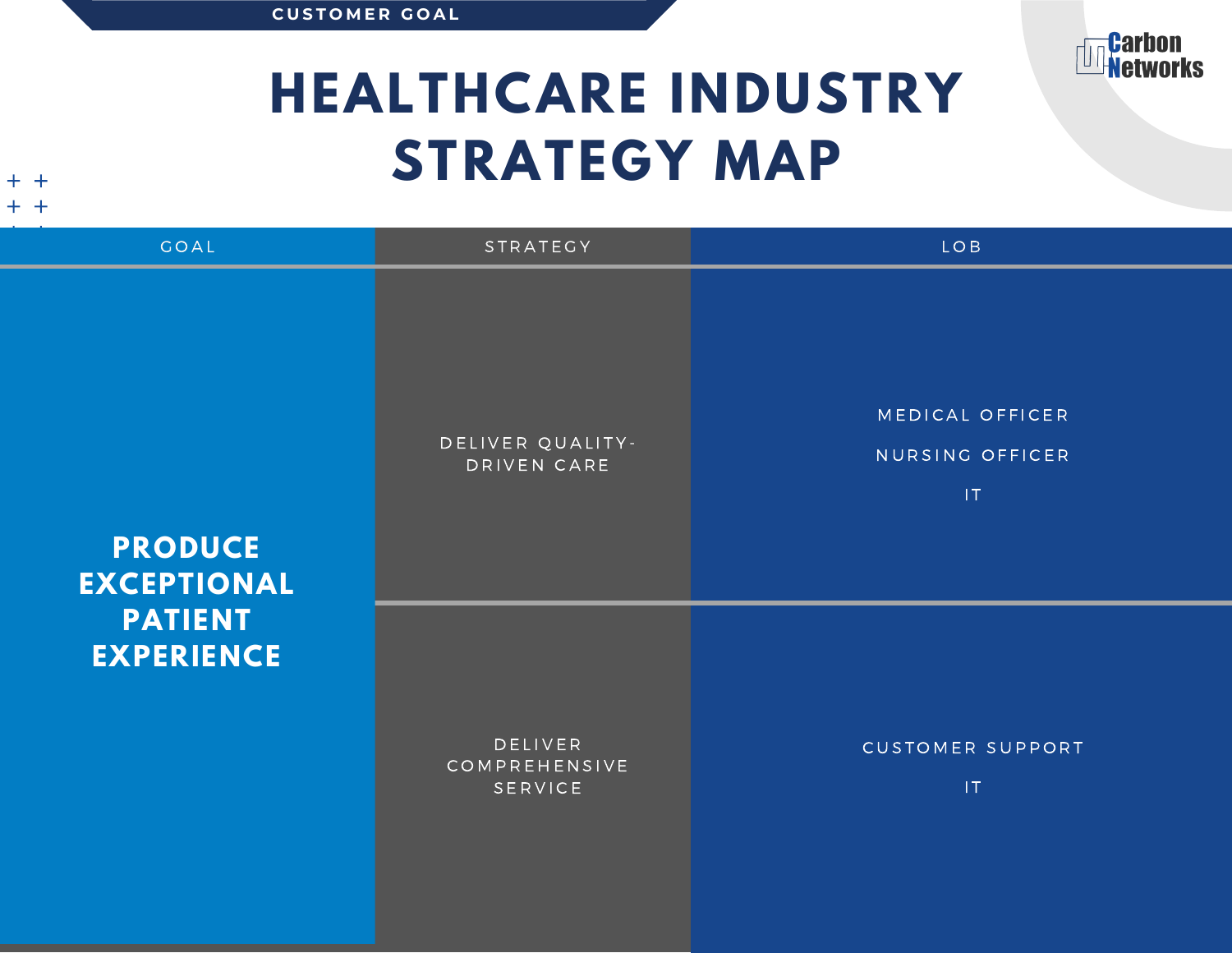

<span id="page-15-0"></span>

|                                                                                                                                                                                                                                                                                                                                                                                                                                                                                                                                                                                                                                                                                                                                                                                                                                                                                                                                                                                                                      | <b>LOB</b> | <b>STRATEGY</b> | INITIATIVE                                                                                                                                                            |
|----------------------------------------------------------------------------------------------------------------------------------------------------------------------------------------------------------------------------------------------------------------------------------------------------------------------------------------------------------------------------------------------------------------------------------------------------------------------------------------------------------------------------------------------------------------------------------------------------------------------------------------------------------------------------------------------------------------------------------------------------------------------------------------------------------------------------------------------------------------------------------------------------------------------------------------------------------------------------------------------------------------------|------------|-----------------|-----------------------------------------------------------------------------------------------------------------------------------------------------------------------|
| <b>MEDICAL</b><br>Leverage clinical data to improve<br>$\bullet$<br><b>OFFICER</b><br>quality and patient safety<br>health<br><b>KEY PERFORMANCE</b><br>Modernize medical devices and<br><b>INDICATORS</b><br>$\bullet$<br>machines<br>Net patient revenue<br>$\bullet$<br>clinical variation of care<br>growth<br>Develop metrics to Assist with<br>Operating income<br>$\bullet$<br>DELIVER QUALITY-<br>margin<br>DRIVEN CARE<br>payment<br>Number of equivalent<br>$\bullet$<br>Innovate techniques to empower<br>$\bullet$<br>admissions<br>physicians to intervene rapidly<br>Net Promoter Score<br>$\bullet$<br>Provide optimized facilities to boost<br>$\bullet$<br>(NPS)<br>physician retention<br>Average length of stay<br>$\bullet$<br>Provide care guidance to reduce<br>$\bullet$<br>• Total discharges per bed<br>hospital readmissions<br>Staff-to-patient ratio<br>$\bullet$<br>$\bullet$<br>Medication errors<br>$\bullet$<br>research to personalized therapies<br>Readmission rates<br>$\bullet$ |            |                 | • Concentrate on prevention and holistic<br>• Standardize care processes to reduce<br>analytics and improve value-based care<br>Establish partnerships in biotech and |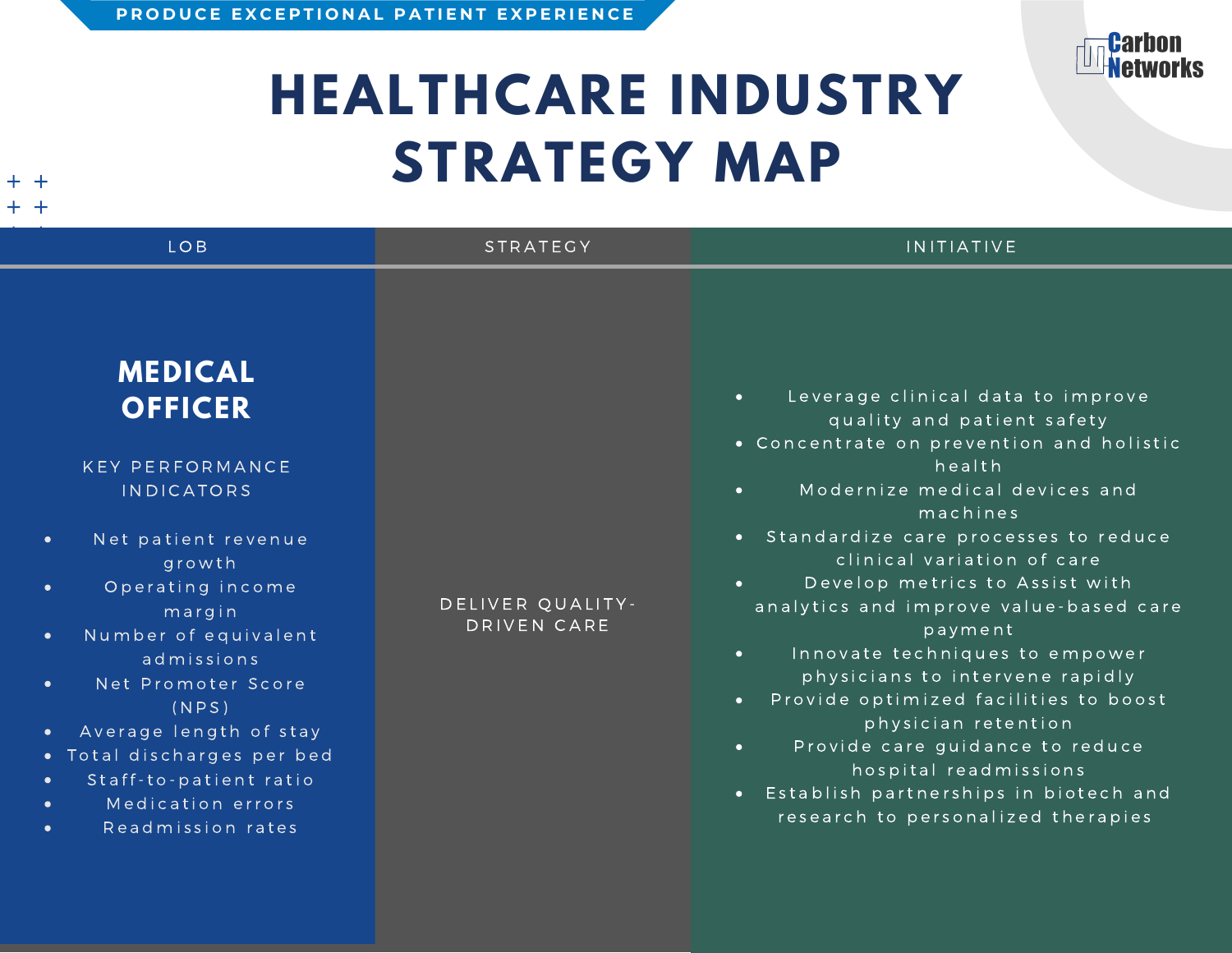

<span id="page-16-0"></span>

| LOB.                                                                                                                                                                                                                                                                                                                                                                                                                                                     | <b>STRATEGY</b>                 | <b>INITIATIVE</b>                                                                                                                                                                                                                                                                                                                                                                                                                             |
|----------------------------------------------------------------------------------------------------------------------------------------------------------------------------------------------------------------------------------------------------------------------------------------------------------------------------------------------------------------------------------------------------------------------------------------------------------|---------------------------------|-----------------------------------------------------------------------------------------------------------------------------------------------------------------------------------------------------------------------------------------------------------------------------------------------------------------------------------------------------------------------------------------------------------------------------------------------|
| <b>NURSING</b><br><b>OFFICER</b><br><b>KEY PERFORMANCE</b><br><b>INDICATORS</b><br>Net patient revenue<br>$\bullet$<br>growth<br>Operating income<br>$\bullet$<br>margin<br>Number of equivalent<br>$\bullet$<br>admissions<br>Net Promoter Score<br>$\bullet$<br>(NPS)<br>Average length of stay<br>$\bullet$<br>• Total discharges per bed<br>Staff-to-patient ratio<br>$\bullet$<br>Medication errors<br>$\bullet$<br>Re-admission rates<br>$\bullet$ | DELIVER QUALITY-<br>DRIVEN CARE | • Utilizing telehealth and virtual care<br>technologies to provide convenient<br>access to care<br>Invest in quality improvement<br>$\bullet$<br>programs<br>Develop a patient-centered care<br>$\bullet$<br>model of care coordination<br>Concentrate on prevention and<br>$\bullet$<br>holistic health<br>Provide high-risk patients intensive<br>$\bullet$<br>care coordination<br>Implement evidence-based care<br>$\bullet$<br>practices |
|                                                                                                                                                                                                                                                                                                                                                                                                                                                          |                                 |                                                                                                                                                                                                                                                                                                                                                                                                                                               |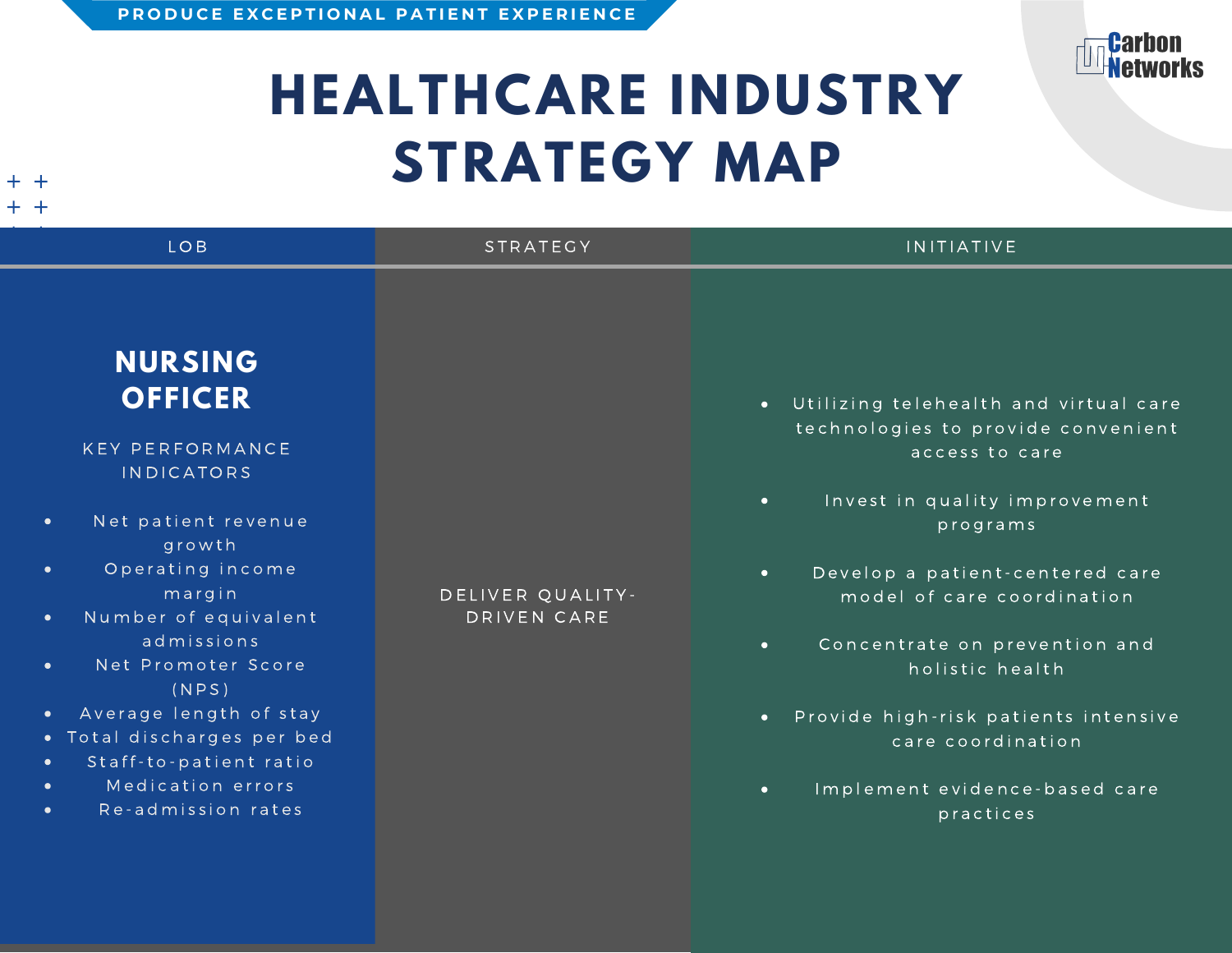

<span id="page-17-0"></span>

| <b>LOB</b>                                                                                                                                                                                                                                                 | <b>STRATEGY</b>                            | <b>INITIATIVE</b>                                                                                                                                                                                                                                                                                                                                                                                                                                                                                                                                                                                                                                                                                                                       |
|------------------------------------------------------------------------------------------------------------------------------------------------------------------------------------------------------------------------------------------------------------|--------------------------------------------|-----------------------------------------------------------------------------------------------------------------------------------------------------------------------------------------------------------------------------------------------------------------------------------------------------------------------------------------------------------------------------------------------------------------------------------------------------------------------------------------------------------------------------------------------------------------------------------------------------------------------------------------------------------------------------------------------------------------------------------------|
| IT<br><b>KEY PERFORMANCE</b><br><b>INDICATORS</b><br>Net patient revenue<br>$\bullet$<br>growth<br>Operating income margin<br>Fixed asset utilization<br>Revenue from new<br>$\bullet$<br>services<br>• Net Promoter Score (NPS)<br>Revenue per equivalent | DELIVER QUALITY-<br>DRIVEN CARE            | Implement cloud-based Electronic Health<br>$\bullet$ .<br>Record (EHR) system for improved data transfer<br>Leverage healthcare robotics<br>Enable remote, real-time patient monitoring<br>$\bullet$<br>Leverage big data and predictive analytics to<br>$\bullet$<br>expose and reduce variances in care delivery<br>Incorporate cognitive computing and natural<br>$\bullet$<br>language processing technology<br>Utilize Internet of Medical Things (IoMT) to<br>$\bullet$ .<br>manage monitoring and preventive care<br>Leverage Augmented Reality (AR) to enhance<br>$\bullet$<br>physician-patient communication<br>Implement point of care technologies to<br>$\bullet$<br>optimize data analytics<br>Invest in social listening |
| admission<br>Cost per admission<br>$\bullet$<br>Re-admission rates<br>• Net patient revenue/fixed<br>assets                                                                                                                                                | DELIVER<br>COMPREHENSIVE<br><b>SERVICE</b> | Leverage wearable health technologies,<br>$\bullet$ .<br>analytics, and medical devices to improve<br>wellness programs<br>Utilize telehealth technologies to provide<br>$\bullet$<br>virtual healthcare services<br>Implement technologies to improve predictive<br>$\bullet$<br>health maintenance program<br>Develop and support consumer health IT apps<br>$\bullet$                                                                                                                                                                                                                                                                                                                                                                |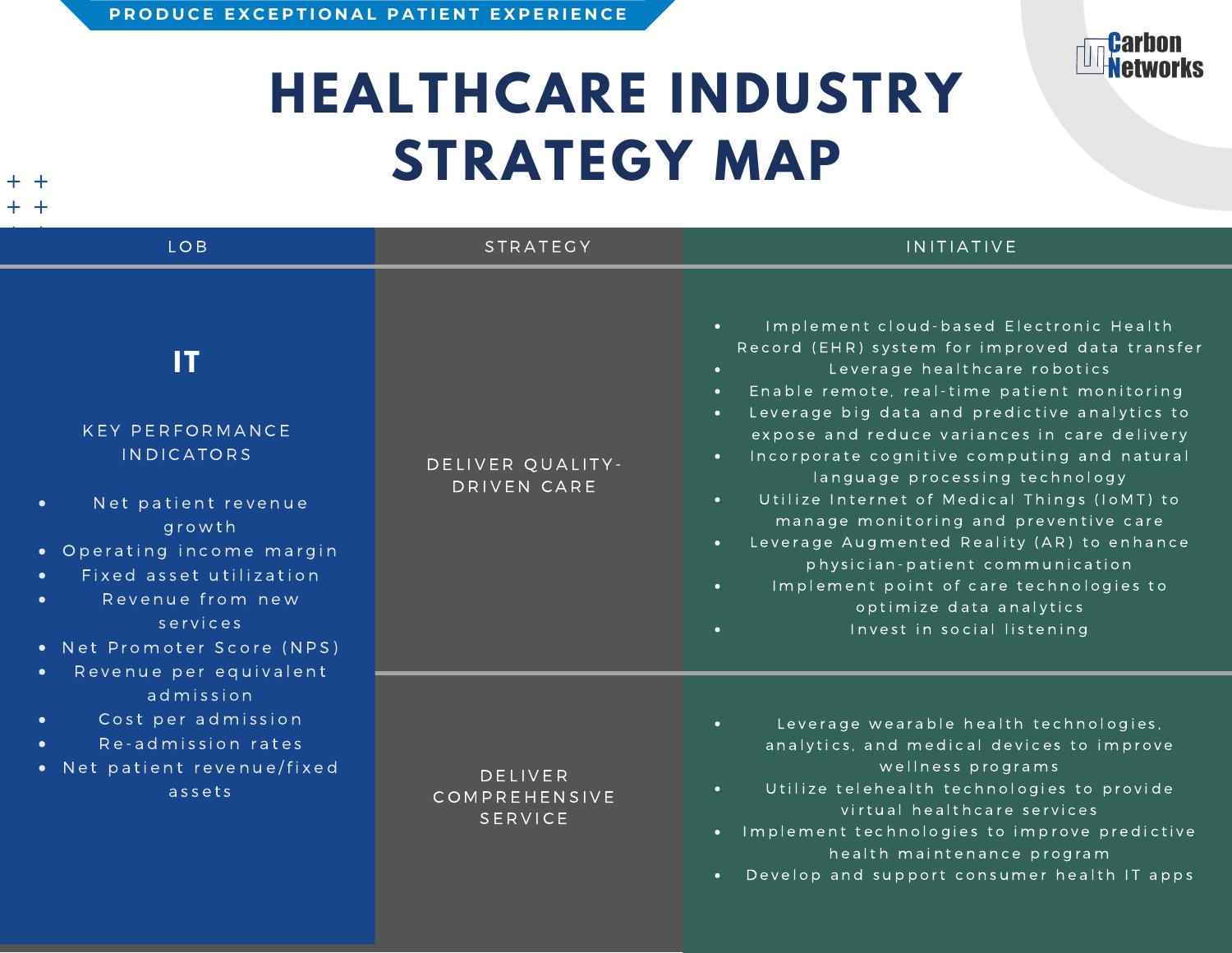

<span id="page-18-0"></span>

| <b>LOB</b>                                                                                                                                                                                                                                                                                                                                                                                                                                                | <b>STRATEGY</b>                            | <b>INITIATIVE</b>                                                                                                                                                                                                                                                                        |
|-----------------------------------------------------------------------------------------------------------------------------------------------------------------------------------------------------------------------------------------------------------------------------------------------------------------------------------------------------------------------------------------------------------------------------------------------------------|--------------------------------------------|------------------------------------------------------------------------------------------------------------------------------------------------------------------------------------------------------------------------------------------------------------------------------------------|
| <b>CUSTOMER</b><br><b>SUPPORT</b><br><b>KEY PERFORMANCE</b><br><b>INDICATORS</b><br>Net patient revenue<br>$\bullet$<br>growth<br>Operating income<br>$\bullet$<br>margin<br>Number of equivalent<br>$\bullet$<br>admissions<br>Net Promoter Score<br>$\bullet$<br>(NPS)<br>Average length of stay<br>$\bullet$<br>• Total discharges per bed<br>Staff-to-patient ratio<br>$\bullet$<br>Medication errors<br>$\bullet$<br>Re-admission rates<br>$\bullet$ | DELIVER<br>COMPREHENSIVE<br><b>SERVICE</b> | Effectively capture, evaluate and<br>$\bullet$<br>measure patient experience<br>· Provide self-service tools - e.g., online<br>appointment booking and healthcare<br>record access<br>• Provide support for telehealth services<br>· Leverage technology to reduce patient<br>wait times |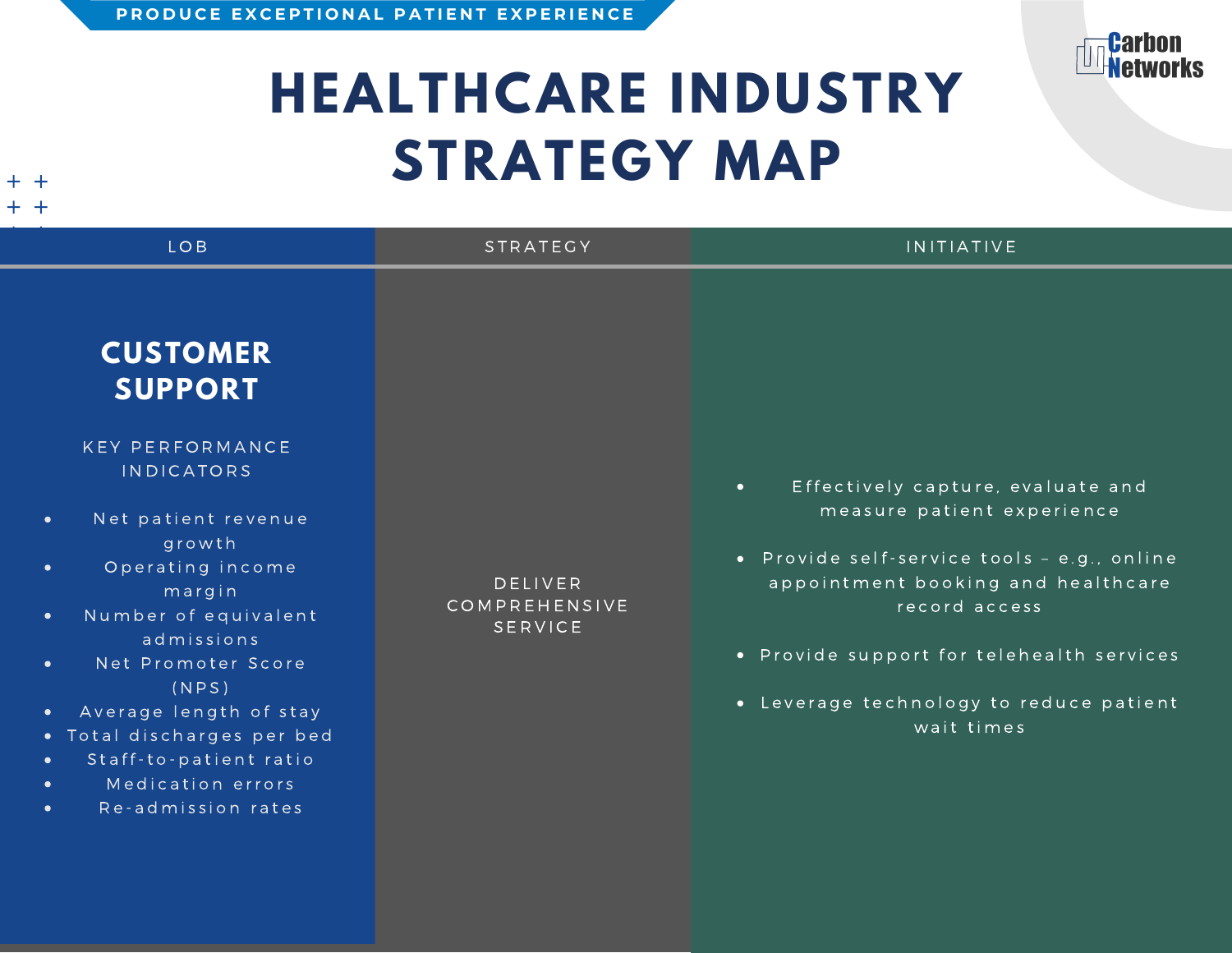

#### **HEALTHCARE INDUSTRY STRATEGY MAP**

<span id="page-19-0"></span> $+ +$  $+ +$ 

| GOAL                                              | STRATEGY                              | <b>LOB</b>                                 |
|---------------------------------------------------|---------------------------------------|--------------------------------------------|
| <b>MITIGATE</b><br>ORGANIZATIONAL<br><b>RISKS</b> | IMPROVE PATIENT<br>SAFETY             | RISK MANAGEMENT<br> T                      |
|                                                   | REDUCE OPERATIONAL<br>RISKS           | RISK MANAGEMENT                            |
|                                                   | ESTABLISH CYBER-<br>THREAT RESILIENCE | RISK MANAGEMENT<br>$\mathsf{I} \mathsf{T}$ |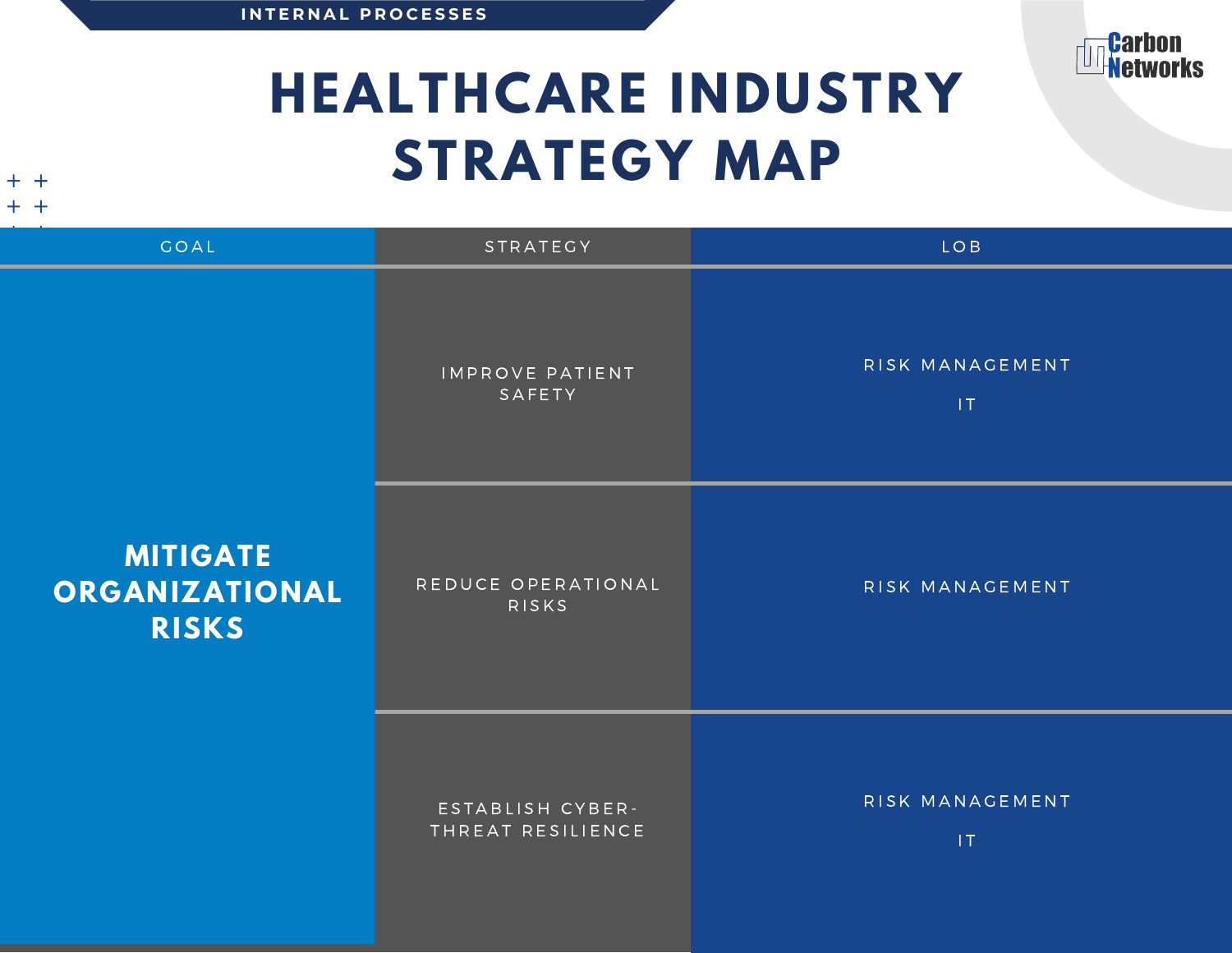

<span id="page-20-0"></span>

| <b>LOB</b>                                                                                                                                                                                                               | <b>STRATEGY</b>                       | INITIATIVE                                                                                                                                                                                                                                                                                                                                                                                                                |
|--------------------------------------------------------------------------------------------------------------------------------------------------------------------------------------------------------------------------|---------------------------------------|---------------------------------------------------------------------------------------------------------------------------------------------------------------------------------------------------------------------------------------------------------------------------------------------------------------------------------------------------------------------------------------------------------------------------|
| <b>RISK</b><br><b>MANAGMENT</b>                                                                                                                                                                                          | IMPROVE PATIENT<br><b>SAFETY</b>      | Implement infection prevention programs<br>$\bullet$ .<br>Employ lifecycle management of medical<br>$\bullet$<br>devices and machines to prevent breakdown<br>Ensure compliance with federal mandates for<br>$\bullet$ .<br>patient health data disposal<br>. Implement quality and patient safety programs<br>Ensure safety regulation compliance<br>• Prevent falls and injuries through infrastructure<br>improvements |
| <b>KEY PERFORMANCE</b><br><b>INDICATORS</b><br>• Operating income margin<br>Compliance expense<br>Medication errors<br>$\bullet$<br>Fraudulent claims<br>$\bullet$<br>Number of breaches<br>$\bullet$<br>Cost per breach | REDUCE OPERATIONAL<br><b>RISKS</b>    | · Optimize regulatory compliance with risk-based<br>performance<br>• Provide risk heat maps and dashboards with key<br>performance indicators<br>Implement a comprehensive response and<br>$\bullet$ .<br>recovery plan to minimize patient litigations                                                                                                                                                                   |
|                                                                                                                                                                                                                          | ESTABLISH CYBER-<br>THREAT RESILIENCE | Implement controls to prevent patient data<br>$\bullet$<br>breaches<br>Ensure cyber security standards compliance<br>$\bullet$<br>• Develop cyber security partnerships to enhance<br>network defense<br>• Keep abreast of new and changing data privacy<br>and protection regulations                                                                                                                                    |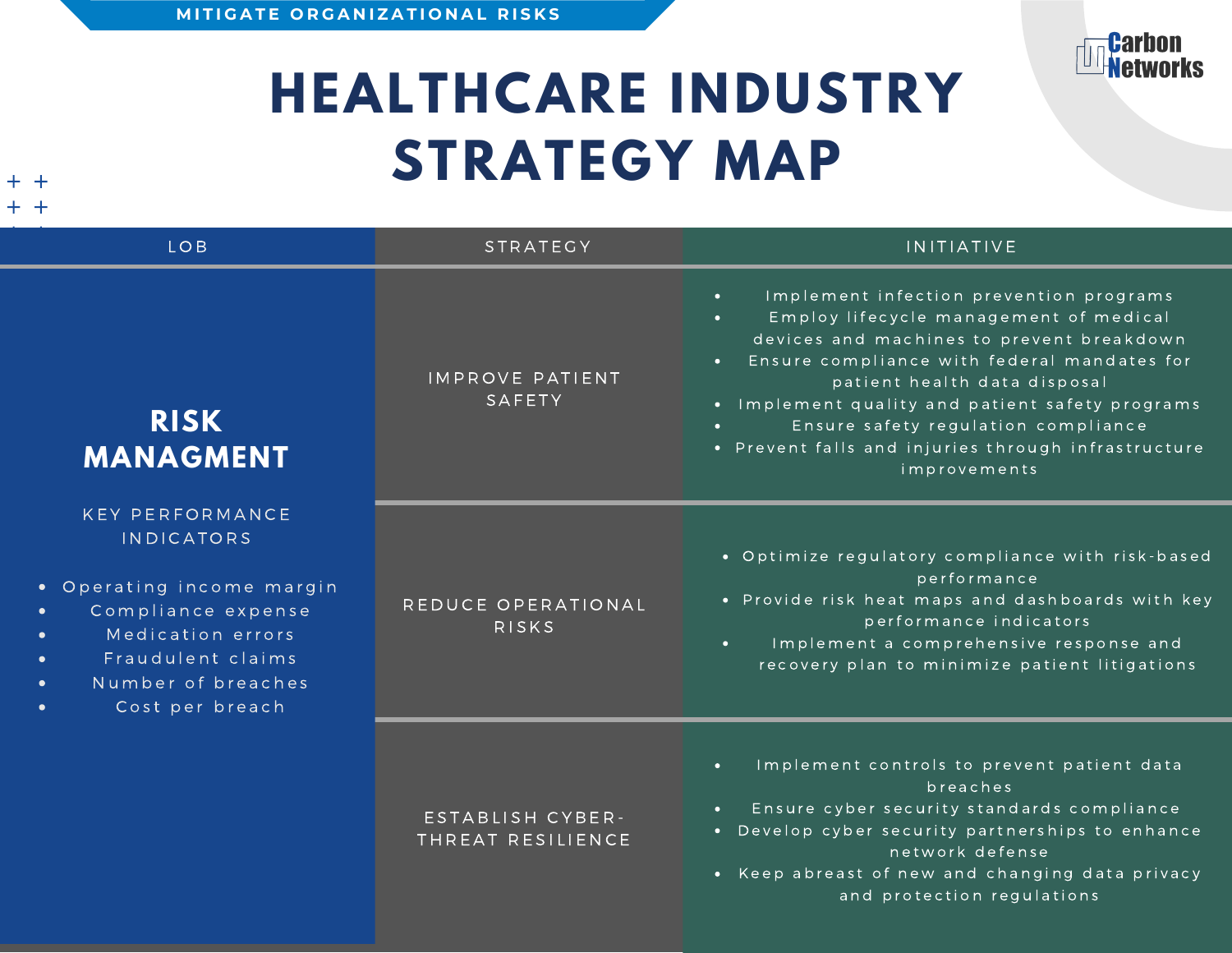

<span id="page-21-0"></span>

| <b>LOB</b>                                                                                                                                                                                                                                                             | <b>STRATEGY</b>                       | <b>INITIATIVE</b>                                                                                                                                                                                                                                                                                                                                                                               |
|------------------------------------------------------------------------------------------------------------------------------------------------------------------------------------------------------------------------------------------------------------------------|---------------------------------------|-------------------------------------------------------------------------------------------------------------------------------------------------------------------------------------------------------------------------------------------------------------------------------------------------------------------------------------------------------------------------------------------------|
| IT<br><b>KEY PERFORMANCE</b><br><b>INDICATORS</b><br>Operating income<br>$\bullet$<br>margin<br>Compliance expense<br>$\bullet$<br>Medication errors<br>$\bullet$<br>Fraudulent claims<br>$\bullet$<br>Number of breaches<br>$\bullet$<br>Cost per breach<br>$\bullet$ | IMPROVE PATIENT<br>SAFETY             | Leverage new technologies to improve<br>$\bullet$ .<br>effectiveness of patient communication<br>Utilize technologies to assist with<br>$\bullet$<br>predictive health maintenance<br>Enable remote, real-time patient<br>$\bullet$<br>monitoring                                                                                                                                               |
|                                                                                                                                                                                                                                                                        | ESTABLISH CYBER-<br>THREAT RESILIENCE | Use predictive analytics to detect<br>$\bullet$<br>future attacks and breaches<br>Automate incident response and<br>$\bullet$<br>mitigation processes<br>. Improve network visibility to recognize<br>potential threats<br>Improve data security and privacy<br>$\bullet$<br>Ensure software scalability and<br>$\bullet$<br>adaptiveness<br>Utilize Big Data for fraud protection<br>$\bullet$ |